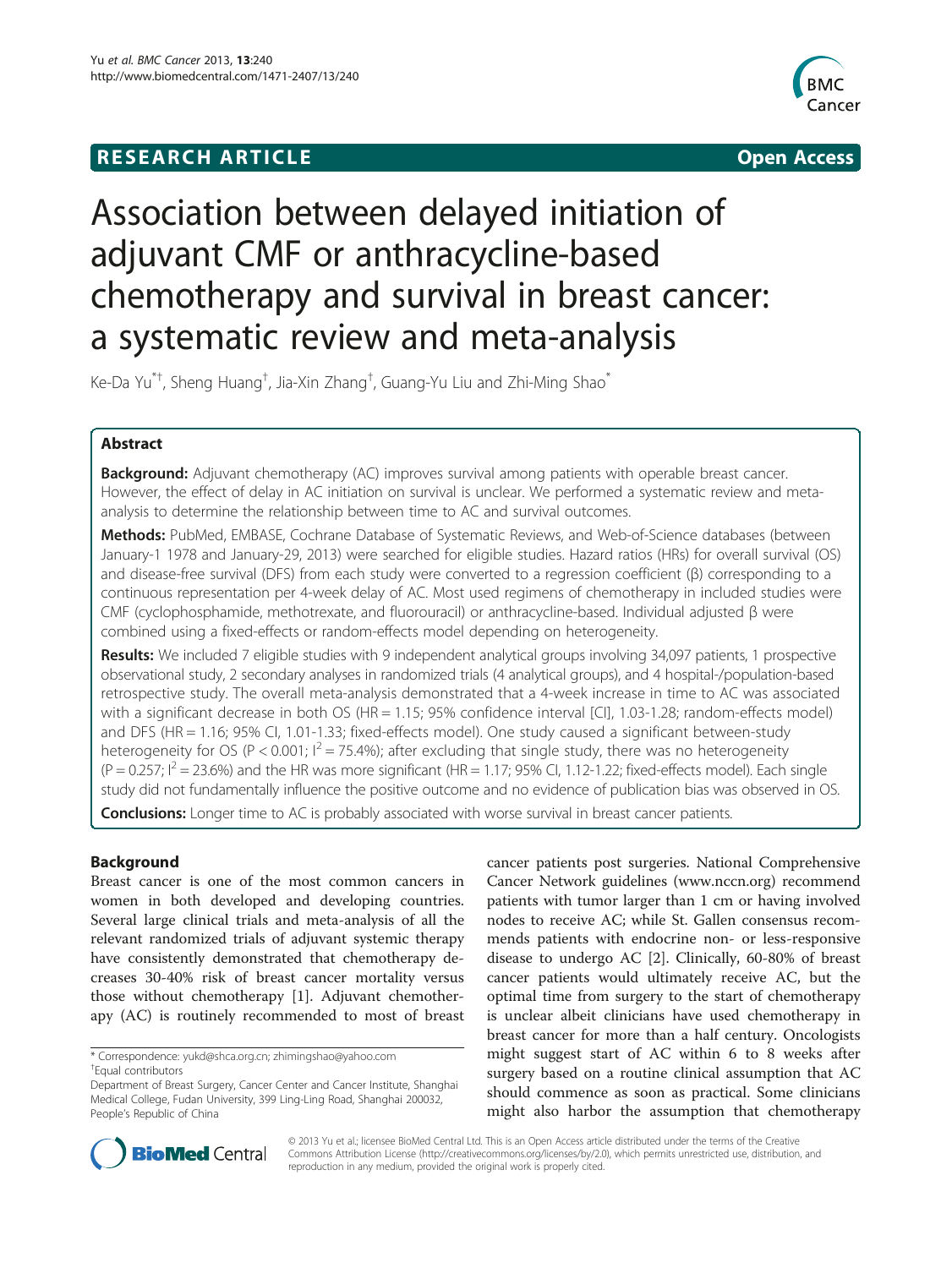<span id="page-1-0"></span>would have little or no adjuvant benefit beyond a delay of 3 months [[3\]](#page-8-0). However, there is no direct evidence supporting either of these assumptions. Of note, in practice, not all patients could initiate AC in this time frame, and some have to face a delay in AC due to postoperative complications, personal decision of receiving AC, comorbid conditions, or health-system logistic factors such as delays in referral or waiting times.

Time window of AC treatment remains an important issue. Regrettably, this issue has not been subjected to a randomized controlled clinical trial; nor is such trial likely to be undertaken due to its low operability, poor patient compliance, and potential ethical problems. Several retrospective studies [[4-7](#page-8-0)], observational prospective studies [\[8](#page-8-0)], and retrospective analyses on clinical trial data [\[9,10](#page-8-0)], have examined the impact of early and delayed initiation of AC on survival of breast cancer patients, but the results are inconsistent. To address this important gap, we undertook a systematic review of all the relevant literatures and performed a quantitative meta-analysis to assess the relationship between a delay in AC and survival in breast cancer.

## **Methods**

## Literature search

The literature search was conducted in the PubMed, EMBASE, Cochrane Database of Systematic Reviews, and Web-of-Science databases (between January-1 1978 and January-29 2013). Potentially relevant studies were identified using following keywords: "(Timing or time) and adjuvant and (chemotherapy or chemotherapeutic) and breast cancer and survival". The reference lists from relevant papers, especially from review articles, were checked to identify more studies unidentified in the original search. Online available abstracts of the annual meetings of the American Society of Clinical Oncology (2007–2011) were searched for newly completed studies. This systematic review and meta-analysis was planned, conducted, and reported in adherence to the standards of quality for reporting meta-analysis [[11\]](#page-8-0). The basic procedure of meta-analysis was performed as described previously [\[12](#page-8-0)-[14\]](#page-8-0).

## Eligibility and validity of literature-based data

The citations from the initial search were subsequently screened for eligibility. Studies included in the systematic review and meta-analysis should meet the following criteria: (1) All patients with operable primary breast cancer were treated with AC, with documented time from surgery to initiation of AC. (2) The relationship between time interval from surgery to AC and patient outcomes in breast cancers was reported. The outcomes could be presented as disease-free survival (DFS), eventfree survival (EFS), relapse-free survival (RFS), or overall

survival (OS). Hazard ratio (HR) with 95% confidence intervals (CIs) (or sufficient data to calculate them) was reported. (3) To minimize the effect of confounding between comparison groups, only studies identified as "high validity" by the following criteria were included in the pooling analysis: first, the relevant prognostic factors were adequately described between comparator groups; second, either the comparison groups were balanced for the relevant prognostic factors, or the reported results were adjusted for other prognostic factors [\[13\]](#page-8-0). (4) Studies that used nonstandard forms of AC (e.g., perioperative, dose-dense, or neoadjuvant chemotherapy), or examined the effect of concurrent or sequencing of additional adjuvant therapies (e.g., endocrine therapy or radiotherapy) were excluded. (5) To reduce the effect of publication bias, all publish types either full-text article, correspondence, or meeting abstract were eligible. But studies should be published in English. Three reviewers (Y.K.D., H.S., and S.Z.M.) independently assessed studies for inclusion with disagreements resolved by consensus. The study quality was assessed using the 9-star Newcastle-Ottawa Scale (The Newcastle-Ottawa Scale for assessing the quality of nonrandomized studies in meta-analyses. Ottawa, Canada: Dept of Epidemiology and Community Medicine, University of Ottawa. [http://www.ohri.ca/](http://www.ohri.ca/programs/clinical_epidemiology/oxford.htm) [programs/clinical\\_epidemiology/oxford.htm.](http://www.ohri.ca/programs/clinical_epidemiology/oxford.htm) Accessible on March-1, 2013).

# Estimating HR for adverse outcomes per 4-week delay in AC

This step was mainly performed according to the procedure described previously with a few modifications [[13,14\]](#page-8-0). Briefly, the measure of effect in all studies was a HR for OS and/or DFS. In most studies, EFS or RFS had the same or similar definition to DFS and thus was treated as DFS when appropriate. The eligible studies used disparate categorical representations of waiting time. To provide a common representation for synthesis of the results of individual studies, we converted the waiting time effect size to a regression coefficient  $(β)$ and its standard error (SE) corresponding to a continuous representation per 4-week of delay. For the waiting time categories in each article, a central value was assigned to each category. For studies with 2 waiting time groups, since the authors defined the 2 groups as "before *n* weeks (not delayed AC)" and "after *n* weeks (delayed AC)", we treated the reference time level as  $n/2$  weeks and the exposure time level as  $n/2 + n$  weeks. the weekly β was calculated as  $ln(HR)/(Xn - X0)$ , and the corresponding SE of β was calculated as (ln[upper of 95% CI]-ln[lower of 95% CI])/( $[Xn - X0]^*1.96^*2$ ), where CI is confidence interval,  $X_n$  denotes exposure at N level by time (week), and X0 denotes exposure at reference time level. We transferred all time unit (day, week, or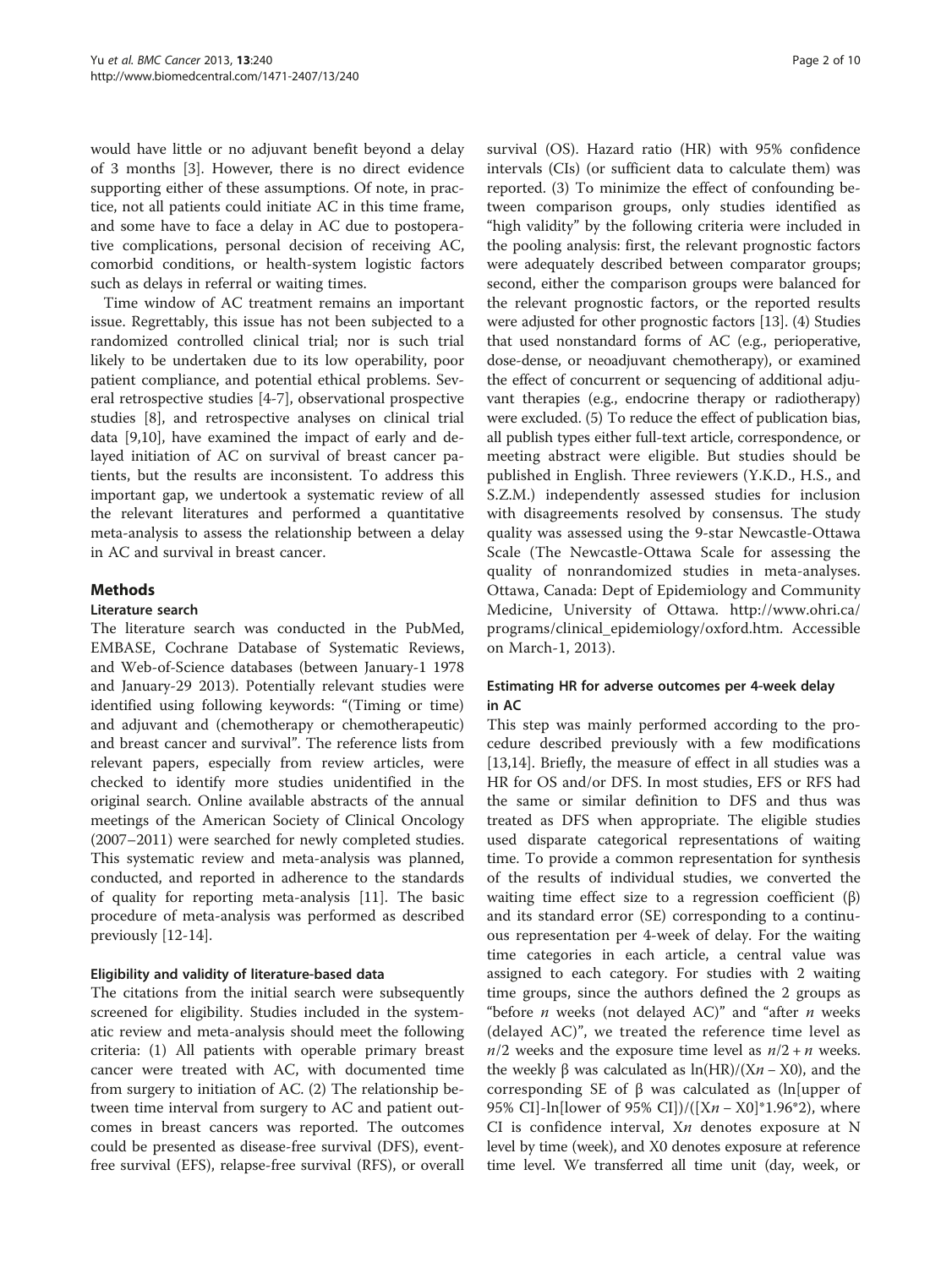month) to "week" and "N" in the  $Xn$  was assigned to the number of week. The value of 1.96 might change according to the significance level in each study. If only a P-value was provided, the SE was calculated as the "test-based" method: SE of  $ln(HR) = (ln[HR])/Z_p$ , where  $Z_p$  is the value of a unitnormal test (e.g.,  $Z_p = 1.96$  when  $P = 0.05$ , 2-sided test). For the studies with more than 2 categories, the weighted least-squares linear regression of the ln(HR) on every exposure level in one study was used to estimate the sum-mary β as previously described [[15,16\]](#page-8-0). The dependent variable for the regression was the log of each studyspecific HR, weighted by the inverse of its variance. The summary measures of HR per 4-week of delay from each study presented here can be interpreted as the incidence rate ratio for the outcome with each 4-week of additional waiting for AC, which could be calculated by  $e^{\beta^*4}$ . We made all the above calculations assuming a log linear relationship between HR and delayed time.

#### Meta-analysis

The adjusted regression coefficients from individual studies were combined using a fixed-effects or randomeffects model according to absence or presence of between-study heterogeneity, respectively. Q statistic and  $I<sup>2</sup>$  were used to evaluate the statistical heterogeneity between studies [\[17](#page-8-0)]. Heterogeneity was considered as either a P-value <0.05 or  $I^2 > 25\%$  [[18](#page-8-0)]. The inverse variance was used to weight individual studies. We performed influence analysis (sensitivity analysis) by omitting each study to find the potential outliers. The potential publication bias was examined visually in a funnel plot of log(HR) against its SE, and the degree of asymmetry was tested using Egger's test [[19\]](#page-8-0)  $(P < 0.05$ considered to be statistically significant). All of the statistical analysis was performed using Stata v.10.0 (Stata Corporation, College Station, TX) and SPSS 17.0 (SPSS Inc, Chicago, IL). Two-sided P < 0.05 was considered statistically significant.

#### Results

The flow diagram of literature search is shown in Figure 1. The search strategy yielded 1,157 reports, of which 29 were potentially eligible after reviewing their abstracts. Twenty-one items were further excluded either because of a lack of data or because they did not meet the high validity criteria, leaving 7 eligible papers including 7 independent analytical groups for OS and 2 for DFS, respectively (Table [1](#page-3-0)). The studies were published between 1989 and 2013. There were 34,097 patients with primary breast cancer, with a range of sample size from 229 to 14,380. Two studies (4 analytical groups) reported time to AC data as a secondary analysis within randomized controlled trials of chemotherapy treatment [[9\]](#page-8-0), 1 study was conducted



prospectively [\[8,10](#page-8-0)], and the left 4 were retrospective investigations using hospital- or population-based data [[5-7,20](#page-8-0)].

The HR results from individual eligible studies listed in Table [1](#page-3-0) are plotted in Figure [2A](#page-5-0), which shows the HRs for categorical representations of waiting time in the 7 studies for OS. The waiting times covered by the studies ranged from 2 to 12 weeks. This figure illustrates that HRs at different waiting time were similar and therefore supports conversion of HRs from categories to an HR for a continuous representation by waiting time. For each study, a single HR corresponding to the relative increase in mortality risk with each additional 4-week of waiting time was extracted (Figure [2](#page-5-0)B). For studies contrasting 2 waiting time categories, the line was the same as that presented in Figure [2A](#page-5-0). For studies using more than 2 categories, the HR was estimated using metaregression. The 4-folds of slope of each line (by log converted HR) in Figure [2](#page-5-0)B represented the log of final HR used in meta-analysis (i.e., HR per 4-week of delay).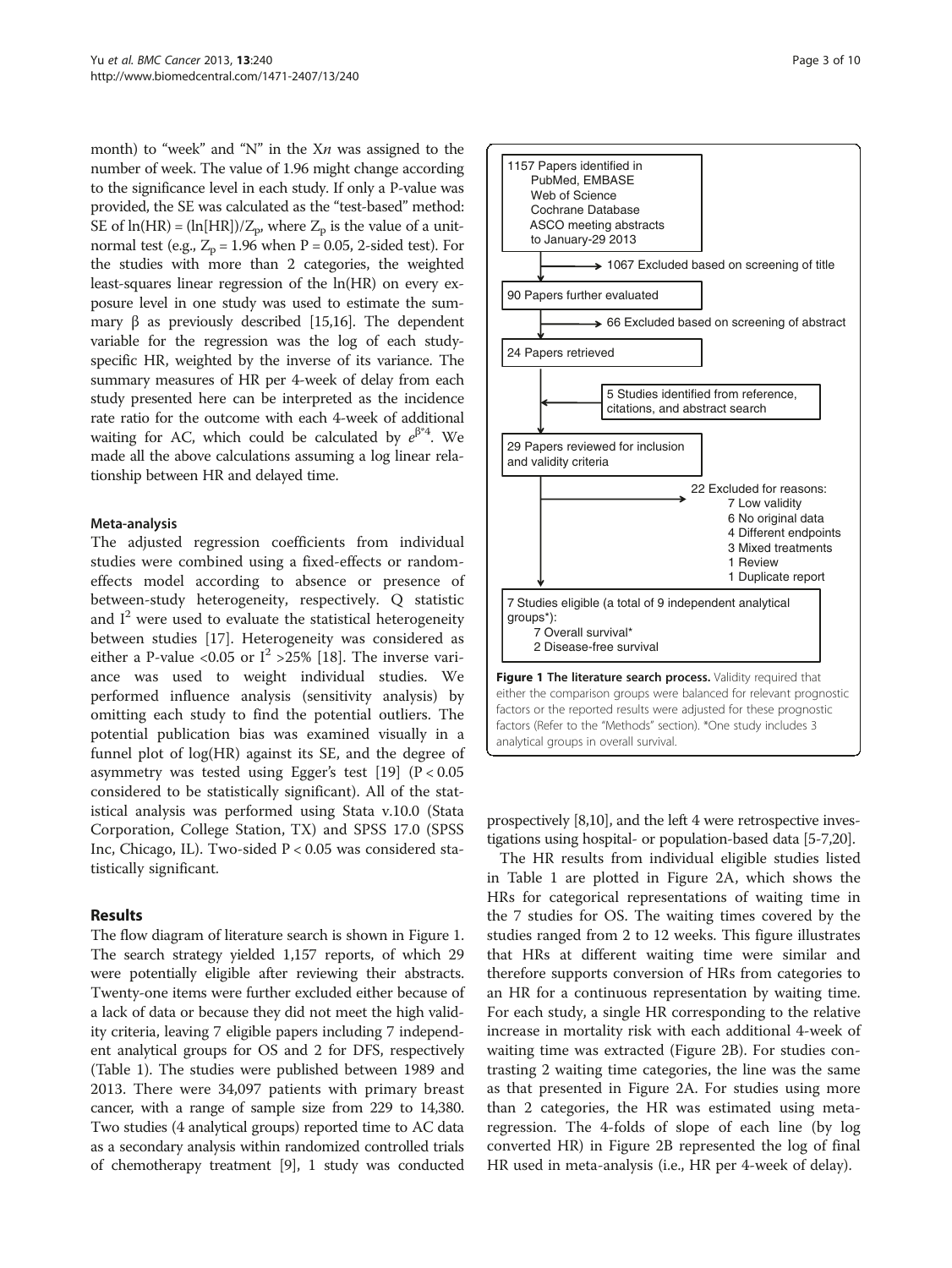| Source                         | Place, data<br>type and<br>name | Median<br>age,<br>year                                                   | Menopausal Stage<br>status | ---- - -                 | receptor-<br>positive<br>(%) | Hormone Chemotherapy | <b>Median FU</b><br><b>Outcome and HR</b><br>(95% CI) | WT<br>categories size | Sample | <b>Additional</b><br>survival<br>data    | Study<br>quality** | <b>Adjustment for</b><br>covariates                                |
|--------------------------------|---------------------------------|--------------------------------------------------------------------------|----------------------------|--------------------------|------------------------------|----------------------|-------------------------------------------------------|-----------------------|--------|------------------------------------------|--------------------|--------------------------------------------------------------------|
| Pronzato et al<br>[8] 1989     | Italy (Pros.)                   | $51$ yr<br>(range,<br>$27 - 70$                                          | Mixed                      | Operable NR<br>$(LN+)$   |                              | CMF                  | Median FU: 37 months Total                            |                       | 229    | 4-yr OS:78% 7                            |                    | Age, nodes status,                                                 |
|                                |                                 |                                                                          |                            |                          |                              |                      | Reference                                             | $\leq$ 35 days        | 116    | 4-yr OS:88%                              |                    | menopausal status,<br>cycle number,                                |
|                                |                                 |                                                                          |                            |                          |                              |                      | OS, 2.61 (1.26-5.39)                                  | $>35$ days            | 113    | 4-yr OS:69%                              |                    | individual dose<br>intensity                                       |
| Colleoni et al.<br>$[9]$ 2000  | Multicenter<br>(CT, IBCSG)      | 78% pts Pre.<br>$\geq$ 40 yr                                             |                            | Operable 66.2<br>$(LN+)$ |                              | CMF                  | Median FU: 7.7 years                                  | Total                 | 1,788  |                                          | 8                  | Age, size, nodal<br>status, vessel<br>invasion, and<br>institution |
|                                |                                 |                                                                          |                            |                          |                              |                      | DFS, 0.88 (0.76-1.03)                                 | $<$ 21 days           | 599    | 5-yr DFS<br>62%; 10-yr<br><b>DFS 51%</b> |                    |                                                                    |
|                                |                                 |                                                                          |                            |                          |                              |                      | Reference                                             | $\geq$ 21 days        | 1,189  | 5-yr DFS<br>57%; 10-yr<br><b>DFS 42%</b> |                    |                                                                    |
| Kerbrat, et al.<br>$[5]$ 2005  | France<br>(Retros., FASG)       | <b>NR</b>                                                                | <b>NR</b>                  | Operable NR              |                              | Anthr.-based         | Median FU: 9 years                                    | Total                 | 2,602  |                                          | 7                  | Multivariate<br>adjustment; adjusted<br>factors not reported       |
|                                |                                 |                                                                          |                            |                          |                              |                      | DFS, 0.85 (0.65-1.05) <sup>§</sup>                    | $<$ 28 days           | 1,614  | 9-yr DFS<br>60%                          |                    |                                                                    |
|                                |                                 |                                                                          |                            |                          |                              |                      | Reference                                             | 28-42 days            | 883    | 9-yr DFS<br>58%                          |                    |                                                                    |
|                                |                                 |                                                                          |                            |                          |                              |                      |                                                       | >42 days              | 105    | 9-yr DFS<br>49%                          |                    |                                                                    |
| Cold et al. [10]<br>$2005$ (I) | Denmark<br>(CT, DBCG)           | 53% pts Mixed<br>$<$ 46 yr                                               |                            | Operable 77.0            |                              | Classical CMF        | Median FU: NR                                         | Total                 | 352    |                                          | 6                  | Age, tumour size,<br>nodes status,                                 |
|                                |                                 | 43% pts<br>$46 - 55$ yr                                                  |                            |                          |                              |                      | Reference                                             | $1-3$ wks             | 58     |                                          |                    | histological type,<br>grade, hormone<br>receptor status, and       |
|                                |                                 | 3% pts<br>$>55$ yr                                                       |                            |                          |                              |                      | OS, 0.929 (0.441-1.957) 3-4 wks                       |                       | 92     |                                          |                    | adjuvant irradiation                                               |
|                                |                                 |                                                                          |                            |                          |                              |                      | OS, 1.549 (0.761-3.149)                               | 4-5 wks               | 75     |                                          |                    |                                                                    |
|                                |                                 |                                                                          |                            |                          |                              |                      | OS, 1.588 (0.856-2.948)                               | 5-13 wks              | 127    |                                          |                    |                                                                    |
| Cold et al. [10]<br>2005 (II)  | Denmark<br>(CT, DBCG)           | 40% pts Mixed<br>$<$ 46 yr<br>40% pts<br>46-55 yr<br>20% pts<br>$>55$ yr |                            | Operable 58.3            |                              | CMF i.v.             | Median FU: NR                                         | Total                 | 6,065  |                                          | 8                  | Age, tumour size,                                                  |
|                                |                                 |                                                                          |                            |                          |                              |                      | Reference                                             | $1-3$ wks             | 1,509  |                                          |                    | nodes status,<br>histological type,                                |
|                                |                                 |                                                                          |                            |                          |                              |                      | OS, 1.021 (0.903-1.155)                               | 3-4 wks               | 1,581  |                                          |                    | grade, hormone<br>receptor status, and<br>adjuvant irradiation     |
|                                |                                 |                                                                          |                            |                          |                              |                      | OS, 0.890 (0.782-1.012)                               | 4-5 wks               | 1,423  |                                          |                    |                                                                    |
|                                |                                 |                                                                          |                            |                          |                              |                      | OS, 1.002 (0.884-1.136)                               | 5-13 wks              | 1,552  |                                          |                    |                                                                    |

# <span id="page-3-0"></span>Table 1 Characteristics of eligible studies on waiting time to adjuvant chemotherapy and survival in breast cancer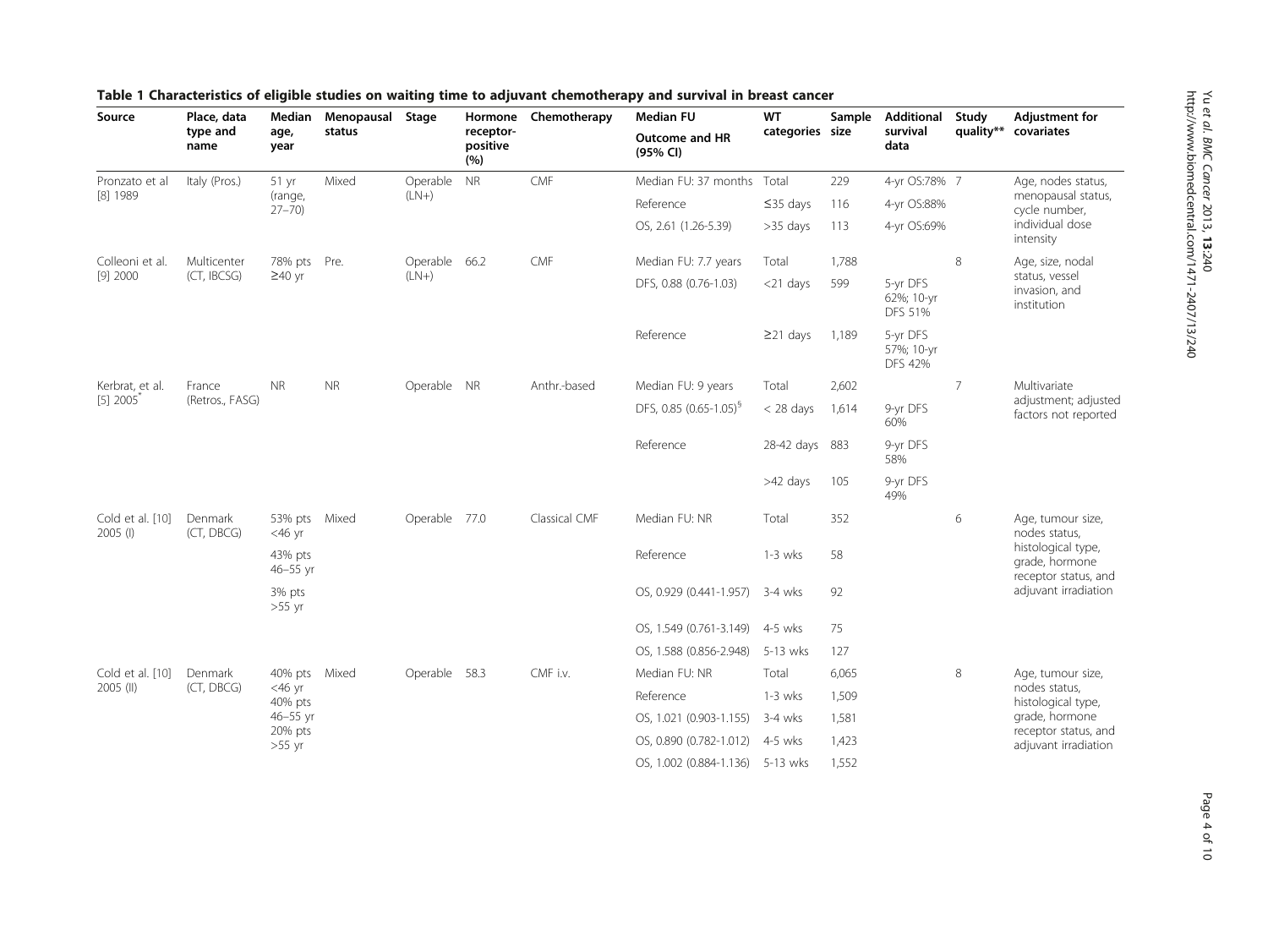| Cold et al. [10]<br>2005 (III) | Denmark<br>(CT, DBCG)         | 47% pts Mixed<br>$<$ 46 yr<br>41% pts<br>46-55 yr<br>12% pts<br>$>55$ yr |       | Operable 61.8 |           | CEF                            | Median FU: NR                   | Total                  | 1,084  |                                     | $\overline{7}$            | Age, tumour size,<br>nodes status,<br>histological type,<br>grade, hormone<br>receptor status, and<br>adjuvant irradiation                            |
|--------------------------------|-------------------------------|--------------------------------------------------------------------------|-------|---------------|-----------|--------------------------------|---------------------------------|------------------------|--------|-------------------------------------|---------------------------|-------------------------------------------------------------------------------------------------------------------------------------------------------|
|                                |                               |                                                                          |       |               |           |                                | Reference                       | $1-3$ wks              | 188    |                                     |                           |                                                                                                                                                       |
|                                |                               |                                                                          |       |               |           |                                | OS, 1.218 (0.800-1.854)         | $3-4$ wks              | 305    |                                     |                           |                                                                                                                                                       |
|                                |                               |                                                                          |       |               |           |                                | OS, 1.045 (0.716-1.525) 4-5 wks |                        | 263    |                                     |                           |                                                                                                                                                       |
|                                |                               |                                                                          |       |               |           |                                | OS, 1.238 (0.861-1.782)         | 5-13 wks               | 328    |                                     |                           |                                                                                                                                                       |
| Hershman<br>et al. [6] 2006    | <b>USA</b><br>(Retros., SEER) | 100%<br>pts<br>$\geq 65$ yr                                              | Post. | $  -   $      | 67.6      | Polychemotherapy Median FU: NR |                                 | Total                  | 5,003  |                                     | 8                         | Age, race, live                                                                                                                                       |
|                                |                               |                                                                          |       |               |           |                                | Reference                       | <1 month               | 2,361  |                                     |                           | location, stage,<br>hormone receptor,                                                                                                                 |
|                                |                               |                                                                          |       |               |           |                                | OS, 1.00 (0.88-1.14)            | $1 -$<br>2 months      | 1,846  |                                     |                           | grade, comorbid<br>conditions, SES score,<br>marital status,                                                                                          |
|                                |                               |                                                                          |       |               |           |                                | OS, 1.08 (0.85-1.36)            | $2 -$<br>3 months      | 323    |                                     | surgery, and<br>radiation | teaching hospital,                                                                                                                                    |
|                                |                               |                                                                          |       |               |           |                                | OS, 1.46 (1.21-1.75)            | >3 months 477          |        |                                     |                           |                                                                                                                                                       |
| Lohrisch et al.<br>$[7]$ 2006  | USA (Retros.,)                | 47 yr                                                                    | Mixed | $ -  $        | 60.0      | CMF and Anthr.-<br>based       | Median FU: 6.2 years            | Total                  | 2,594  |                                     | 8                         | Age, size, nodal<br>status, lymphatic or<br>vascular invasion,<br>and anthracycline                                                                   |
|                                |                               |                                                                          |       |               |           |                                | Reference                       | $\leq 4$ wks           | 993    | 5-yr EFS<br>72.7%; 5-yr<br>OS 83.5% |                           |                                                                                                                                                       |
|                                |                               |                                                                          |       |               |           |                                |                                 | 4-8 wks                | 1,272  | 5-yr EFS<br>77.3%; 5-yr<br>OS 85.1% |                           |                                                                                                                                                       |
|                                |                               |                                                                          |       |               |           |                                |                                 | 8-12 wks               | 217    | 5-yr EFS<br>82.0%; 5-yr<br>OS 88.7% |                           |                                                                                                                                                       |
|                                |                               |                                                                          |       |               |           |                                | OS, 1.6 (1.2-2.3)               | 12-24 wks              | 112    | 5-yr EFS<br>68.6%; 5-yr<br>OS 78.4% |                           |                                                                                                                                                       |
| Nurgalieva<br>et al. [20] 2013 | <b>USA</b><br>(Retros., BCCA) | 100%<br>pts<br>$≥65$ yr                                                  | Post. | $ -   $       | <b>NR</b> | Polychemotherapy Median FU: NR |                                 | Total                  | 14,380 |                                     | 8                         | Age, marriage status,                                                                                                                                 |
|                                |                               |                                                                          |       |               |           |                                | Reference                       | $\leq$ 3 months 12,748 |        |                                     |                           | tumor stage, size,<br>grade, hormone                                                                                                                  |
|                                |                               |                                                                          |       |               |           |                                | OS, 1.53 (1.32-1.80)            | $>3$ months 1,632      |        |                                     |                           | receptor status,<br>comorbidity, year of<br>diagnosis, SEER<br>region, primary<br>surgery and<br>radiotherapy,<br>chemotherapy, and<br>race/ethnicity |
|                                |                               |                                                                          |       |               |           |                                | DSS, 1.83 (1.31-2.47)           | $>3$ months 1,632      |        |                                     |                           |                                                                                                                                                       |

#### Table 1 Characteristics of eligible studies on waiting time to adjuvant chemotherapy and survival in breast cancer (Continued)

Abbreviations: Anthr, Anthracycline; BCCA, British Columbia Cancer Agency; CI, Confidence interval; CMF, Cyclophosphamide, methotrexate, and fluorouracil; CT, Clinical trial; DBCG, Danish Breast Cancer Cooperative Group; DFS, Disease-free survival; DSS, Disease-specific survival; EFS, Event-free survival; FASG, French Adjuvant Study Group; FU, Follow up; HR, Hazard ratio; IBCSG, International Breast Cancer Study Group; LN+, Lymph nodes positive; NR, Not reported; OS, Overall survival; Post, Postmenopausal; Pre, Premenopausal; Pros, Prospective study; Retro, Retrospective study; RFS, Relapse-free survival; SEER, The Surveillance, Epidemiology, and End-Results database; WT, Waiting time. \*

The publish type of this study is a meeting abstract.

§ Analysis performed in patients receiving chemotherapy only.

\*\*Evaluated by the 9-star Newcastle-Ottawa Scale.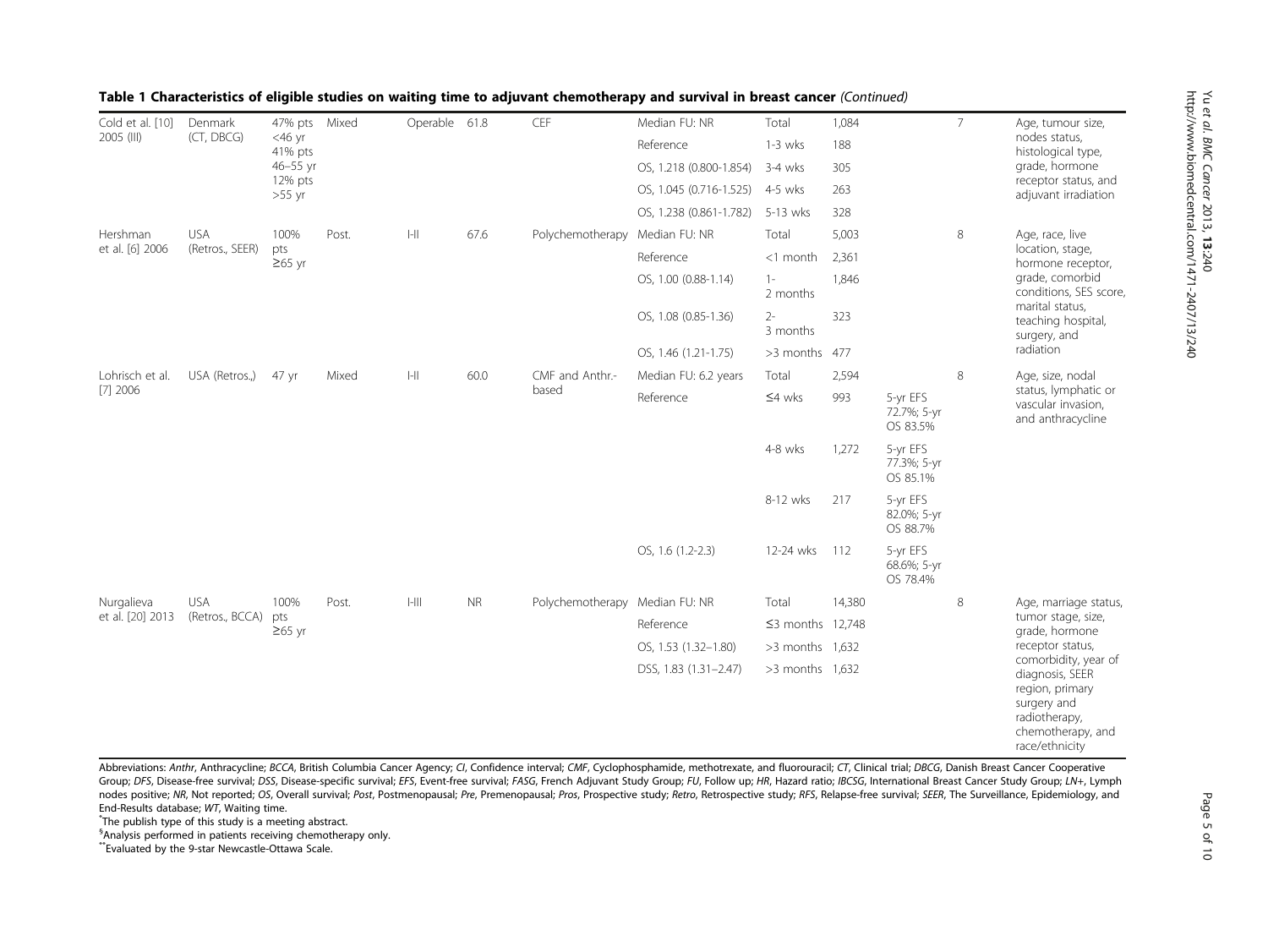**A**

Hazard Ratio

Hazard Ratio

2

3

**B**

Hazard Ratio

Hazard Ratio

2

3

0.8 1

0.8

1

<span id="page-5-0"></span>

2 4 6 8 10 12 14 16 18 Waiting Time, Wk Figure 2 Individual hazard ratio for overall survival according to waiting time categories. A. The relationship between waiting time categories and overall survival in the 7 independent analytical groups. The hazard ratio (HR) represents a comparison with the lowest waiting time category in each study (as reference). The first author of each study is shown. B. Conversion of HR estimates from the original studies to an HR per week of delay. The slope of each line represents the change in the log HR per week delay. The line for each individual study is located over the range of waiting times. The thick line indicates the weighted average of the HRs from the individual studies. The vertical axis is on a log scale.

Figure [3A](#page-6-0) presents the forest plot of meta-analysis for OS, including HRs and 95% CIs per 4-week of delay for 7 analytical groups. The combined HR was 1.15 (95% CI, 1.03-1.28;  $P = 0.009$ ) by random-effects model. There was statistically significant heterogeneity between studies of OS (P < 0.001;  $I^2 = 75.4\%$ ). To explore the resource of heterogeneity, we performed influence analysis, which omits one study at a time and calculates the recombined HRs for the remainders. It showed that the Cold-II study by Cold et al. [\[10](#page-8-0)] substantially influenced the pooled HR (Figure [3](#page-6-0)B). After excluding that single study, there was no between-study heterogeneity (P = 0.257;  $I^2 = 23.6\%$ ), and the HR was more significant  $(HR = 1.17; 95\% \text{ CI},$ 1.12-1.22; P < 0.001; fixed-effects model). To further test the robustness of our study, we alternatively removed 2 studies with the largest weight and recalculated a

combined HR estimate from the remaining studies, consistent and statistically significant results were maintained. The HR after removal of the Cold-II study by Cold et al. [\[10](#page-8-0)] (25.08% weight) and the study by Nurgalieva et al. [\[20\]](#page-8-0) (26.09% weight) was 1.23 (95% CI, 1.12-1.34; fixed-effects model) without evident heterogeneity either (P = 0.284,  $I^2 = 20.5\%$ ). The funnel plot was used to evaluate publication bias and the Egger's test showed no evidence of publication bias ( $P = 0.351$ ).

The analyses were repeated for DFS (forest plot shown in Figure [4](#page-6-0)). The relevant 2 studies included 4,390 breast cancer patients. The combined HR was 1.16 (95% CI, 1.01-1.33; fixed-effects model), without evidence of heterogeneity (P = 0.623,  $I^2$  = 0.0%).

#### **Discussion**

Adjuvant chemotherapy (AC) has been admitted as the standard treatment for most breast cancer patients. However, the exact time frame of AC treatment initiated post-surgery to gain maximal benefit still remains unclear. The published clinical trials do not specifically suggest the timing of chemotherapy after surgery, and there is a wide variation across trials in the allowed time between surgery and AC, ranging from 2 to 12 weeks [[21-24](#page-8-0)]. It is unlikely that there will be additional prospective clinical trials comparing outcomes for AC initiation before or after a specified time (not perioperative) from surgery. Therefore, we have to rely on retrospective data as reviewed in this study. In this report, the systematic review and meta-analysis indicate that OS decreases by 15% for every 4-week delay in initiation of AC. Our results are also consistent across DFS analysis. This present study is the first fully-reported meta-analysis specifically addressing the effect of a delay in time to AC on survival outcomes in breast cancer in a quantitative way.

The effect of AC on survival is thought to be eradication of micrometastatic deposits in a proportion of patients. There is a substantial theoretical rationale to initiate AC immediately after curative surgery. Investigation in animal models has demonstrated that surgery may increase the numbers of circulating tumor cells and oncogenic growth factors, and accelerate growth of metastases [[25,26\]](#page-8-0); a single dose of chemotherapy given early seemed more efficient than treatment given later [[27](#page-8-0)]. Biological plausibility, clinical observations, and published studies have brought up a comprehensive hypothesis that early initiation of AC is clinically crucial to patient's survival.

The available evidence that describes a relationship between time to AC and patient outcomes is shown in Table [1](#page-3-0). In other relevant studies of association between time to AC and survival but not included in this metaanalysis due to low validity, inconsistent results were presented. Studies by Buzdar et al. [\[28](#page-8-0)], Shannon et al. [[29](#page-8-0)], Samur et al. [\[4](#page-8-0)], and Sanchez et al. [[30](#page-8-0)] failed to show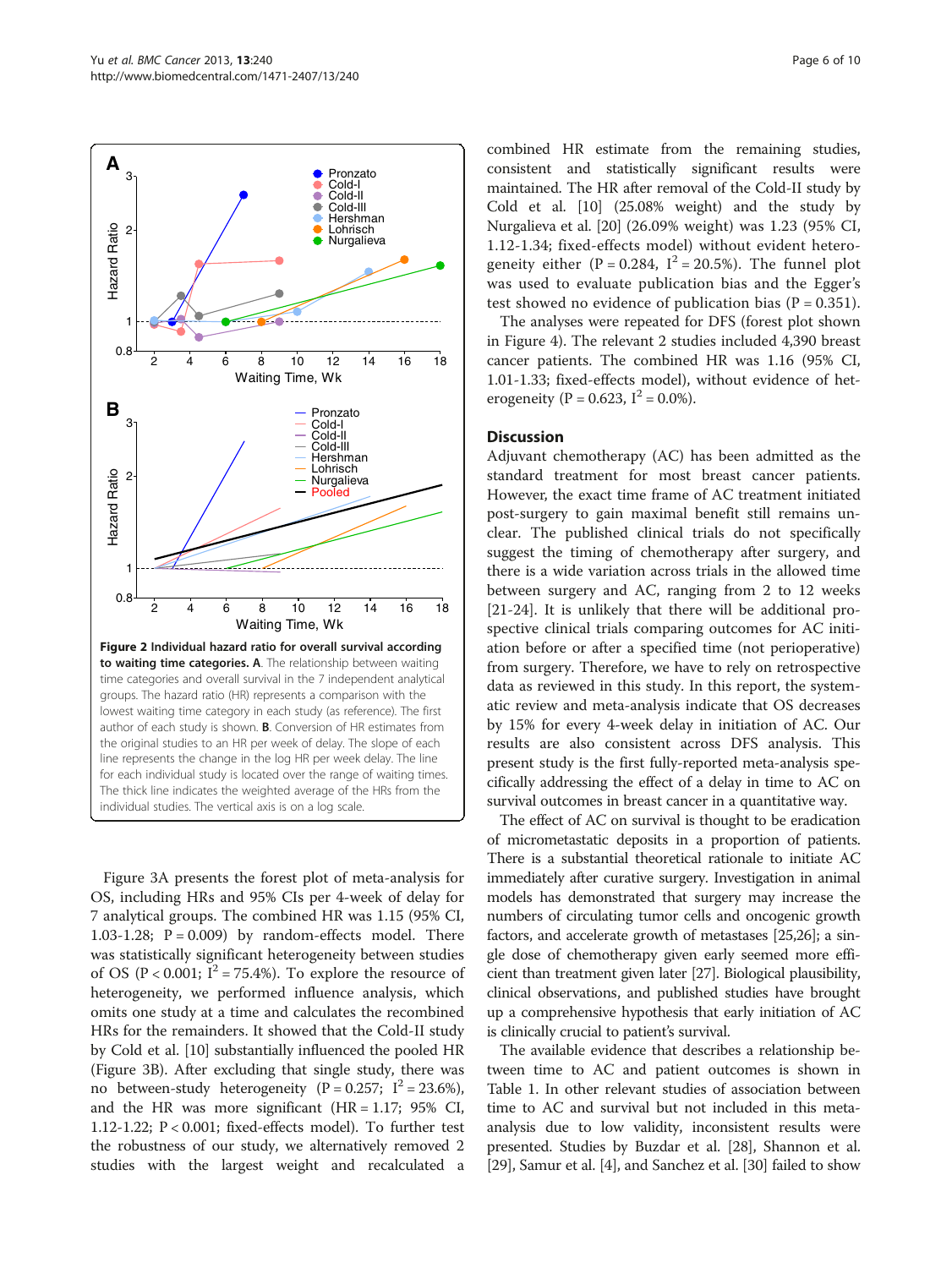<span id="page-6-0"></span>

chemotherapy and overall survival. Individual and overall hazard ratios (HR) per 4-week of delay with 95% confidence interval (CI) for OS are shown in A. The size of each square is proportional to the weight of the study. For the combined result, the length of the diamond represents the 95% CI of the summary. B. shows the influence of individual studies on the pooled HR. The vertical axis indicates the overall HR and the two vertical axes indicate its 95% CI. Every hollow round indicates the pooled OR when the left study is omitted in this meta-analysis. The two ends of every broken line represent the respective 95% CI.

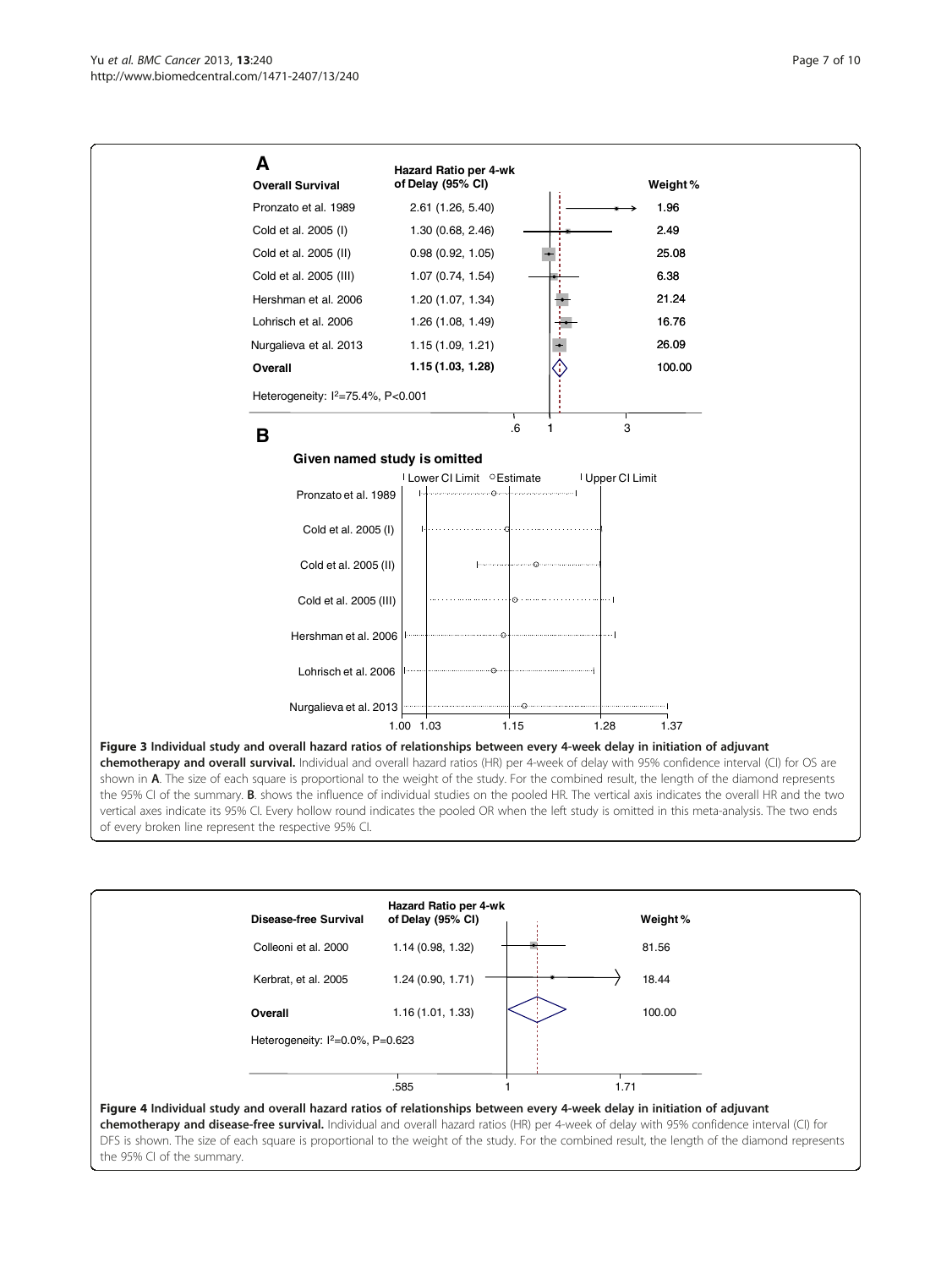inferior outcome for chemotherapy started later after surgery compared with chemotherapy stared early. In contrast, Alkis et al. [[31](#page-9-0)] reported that OS was significantly better in patients who started AC within 44 days. Brooks et al. [\[32](#page-9-0)] also exhibited an improvement in DFS for patients with node-positive cancers receiving AC within 4 weeks compared with those patients receiving delayed chemotherapy. Another Turkish study [[33\]](#page-9-0) argued that the upper limit of time to initiation of AC could be up to 4.8 months. We did not included all the aforementioned studies [[4,28](#page-8-0)-[33\]](#page-9-0) since none of them have provided sufficient data to calculate an adjusted and quantitive HR for meta-analysis. Biagi et al. [\[34\]](#page-9-0) also performed a similar meta-analysis and demonstrated that a 4-week increase in time to adjuvant chemotherapy was associated with a significant OS HR of 1.06 (95% CI 1.02-1.10) and DFS HR of 1.08 (95% CI 1.03-1.14) in breast cancer. However, that study published abstract only in ASCO 2011, and there was a statistical flaw because the authors combined individual studies using a fixed-effect model although there was an obvious inter-study heterogeneity.

Our meta-analysis demonstrates an evident association between delayed AC and poor OS. However, there was a significant heterogeneity between studies for OS. By influence analysis, a study (Cold-II) based on clinical trial data [[10](#page-8-0)] seemed to be a major resource of heterogeneity. After removing that single study, the heterogeneity disappeared and the association was more significant. The disparate results before and after removing the Cold-II study [\[10\]](#page-8-0) may be due to the relative short waiting times of that study (all the patients from controlled trials and received AC within 3-months after surgery), patient selection bias (women with delayed AC could not be enrolled in original trials), inappropriate category classification (investigator grouped the patients into 1–3 weeks, 4 weeks, 5 weeks, and 6– 13 weeks group; such short intervals make detection of significance difficult), and possibly, the cycle numbers of chemotherapy (they used CMF i.v. on day 1, every 3 weeks, 9 times; while classical CMF used on days 1 and 8, every 4 weeks, 12 times).

Applying our findings to a patient who is ready to initiate AC at 4 weeks after surgery but is actually delayed, this patient would have a 15% increased risk of mortality if treated at 8 weeks and 32.25% increased risk at 12 weeks. According to the updated EBCTCG report, 36% reduction in breast cancer mortality rate can be achieved for AC versus no AC at 10-year [\[1\]](#page-8-0). We may reckon that, in general, breast cancer patients should start AC with no more than 8-week delay of the planned initiation which is probably within 4 weeks after surgery. However, for the high-risk patients with young age and ER-negative tumor, individualized strategy of AC initiation should be applied according to relevant study [[9](#page-8-0)]. Although our analysis may over- or under-estimate the effect of delayed time on survival, we

believe these results should help to modify protocols for those agencies that carry breast cancer cares and services.

Some limitations should be declared. First, our metaanalysis is limited by the nonrandomized and retrospective nature of the included studies. However, it is unrealistic to expect that a randomized trial of time to AC will ever be done; rather, analyses such as ours are likely to provide the only evidence of such an effect. Hence we believe that our results, coupled with preclinical models and relevant clinical evidence, have provided sufficient proof of a substantial reverse relationship between prolonged waiting times to initiation of AC and reduced survival. Second, there should be other prognostic factors not controlled in the meta-analysis. The number of cycles, completion rate for AC, dose reduction, using endocrine therapy or not, and HER2 status, which were considered as key determinants of survival, are not always adjusted in the eligible studies. The effect of AC delay on survival might vary in patients with different clinicopathological features. However, because of a lack of individual information of patients, we failed to do sub-analyses according to different features. Third, at least 57% of all the study patients (according to Hershman's [\[6](#page-8-0)] and Nurgaliev's [\[20\]](#page-8-0) studies) were older than 65 years. The different age distribution of the patients between this study and general breast cancer population (median age is 55 years according to SEER database [[35](#page-9-0)]) might have potential impacts on the conclusion. Fourth, our study relies on the assumption of a log-linear relationship for the effect of waiting time on survival. However, the assumption of linearity to this relationship might be problematic sometimes. For instance, a few studies showed that survivals were similar for patients if they started AC within 12 weeks after surgery, and only those starting AC at later than 12 weeks had significantly inferior survival [\[6,7\]](#page-8-0). Since a linear relationship may unfit the first 12 weeks, the regressed summary HR across the whole time frame may not reflect the real effect. Finally, since most included studies used CMF and anthracyclinebased regimen, whether the results of meta-analysis can be extrapolated to the current taxane era is unclear. Albeit this, our findings might potentially have broad clinical relevance. Since removal of a primary tumor would enhance the growth of metastasis [[26](#page-8-0)[,36](#page-9-0)], it is plausible that early intervention of conventional cytotoxic agents (anthracycline, cyclophosphamide, methotrexate, etc.) would exert a better tumor suppressive effect. Comparing with classic cytotoxic agents, taxanes are more effective on cells in division and growth since they are microtubule inhibitors that bind reversibly to the subunit of tubulin and lead to cell arrest at the G2/M phase of the cell cycle. It is reasonable to speculate that early initiation of taxane-containing chemotherapy may be particularly effective on inhibiting the cancer cells in mitotic phase caused by surgery stress.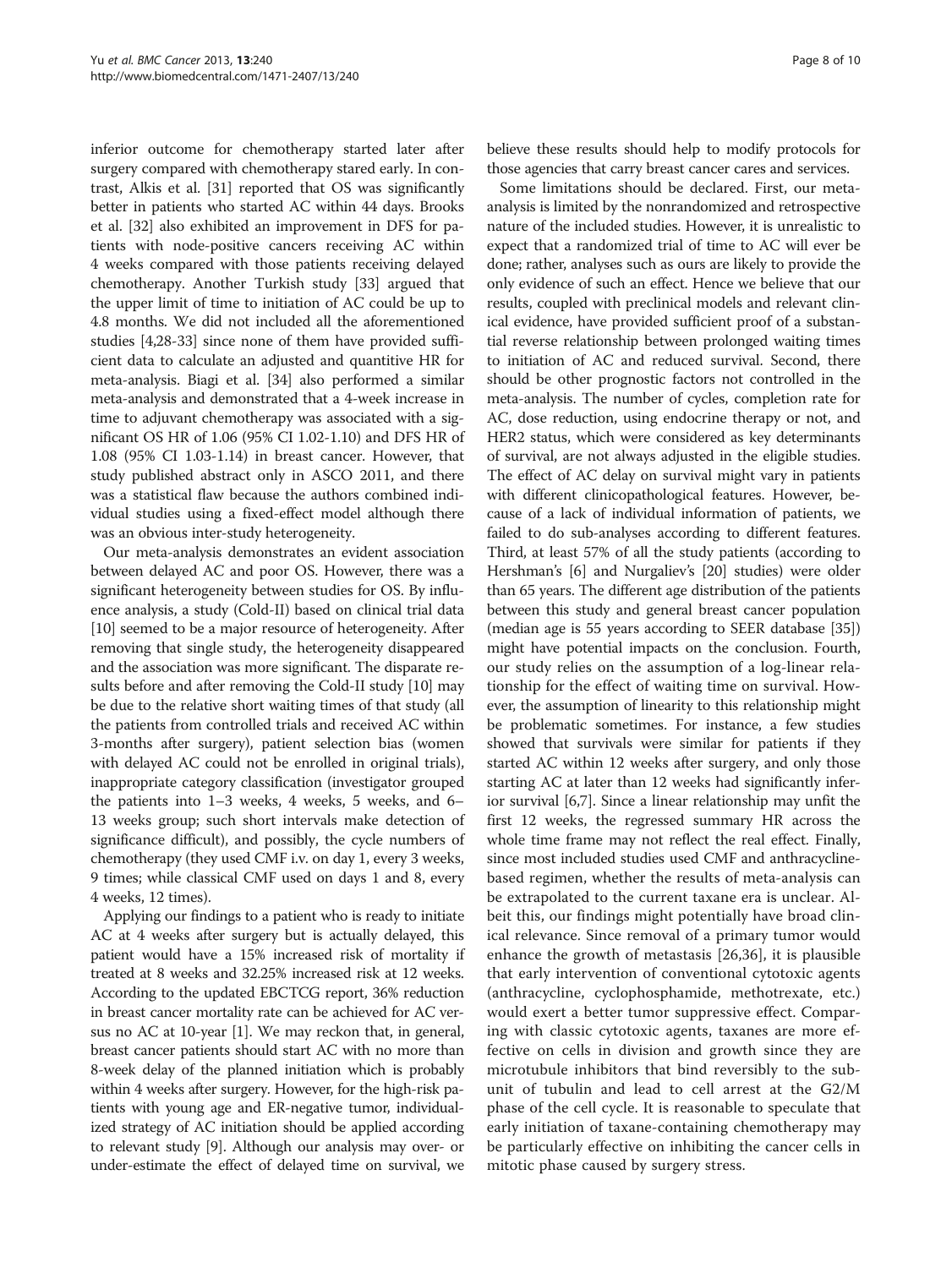## <span id="page-8-0"></span>Conclusion

Our results demonstrate a significant adverse association between waiting time to AC initiation and survival in breast cancer. The results also provide further validation of the intuitive concept of early time to AC after surgical treatment. Physicians may need to give more careful consideration to timing when discussing AC with patients, and clinicians and jurisdictions need to optimize the patient flow logistics to minimize the interval from surgery to AC.

#### Competing interest

The authors have declared that no competing interests exist.

#### Authors' contributions

YKD, HS, ZJX, LGY and SZM drafted the manuscript. YKD, HS, and ZJX participated in data collection and analysis. YKD, HS, and SZM participated in data interpretation. YKD and SZM participated in the conception and design of the study. YKD designed the general study. All authors reviewed and approved the final manuscript.

#### Acknowledgement

This research is supported by grants from the National Natural Science Foundation of China (81001169, 81102003), the Shanghai United Developing Technology Project of Municipal Hospitals (SHDC12010116), the Key Clinical Program of the Ministry of Health (2010–2012), the Zhuo-Xue Project of Fudan University (For Y.K.D.), and the Shanghai Committee of Science and Technology Fund for 2011 Qimingxing Project (11QA1401400, for Y.K.D.). The funders had no role in the study design, data collection and analysis, decision to publish, or preparation of the manuscript.

#### Received: 11 May 2013 Accepted: 13 May 2013 Published: 16 May 2013

#### References

- Peto R, Davies C, Godwin J, Gray R, Pan HC, Clarke M, Cutter D, Darby S, McGale P, Taylor C, et al: Comparisons between different polychemotherapy regimens for early breast cancer: meta-analyses of long-term outcome among 100,000 women in 123 randomised trials. Lancet 2012, 379(9814):432–444.
- 2. Goldhirsch A, Wood WC, Coates AS, Gelber RD, Thurlimann B, Senn HJ: Strategies for subtypes--dealing with the diversity of breast cancer: highlights of the St. Gallen International Expert Consensus on the Primary Therapy of Early Breast Cancer 2011. Ann Oncol 2011, 22(8):1736–1747.
- 3. Fedewa SA, Ward EM, Stewart AK, Edge SB: Delays in adjuvant chemotherapy treatment among patients with breast cancer are more likely in African American and Hispanic populations: a national cohort study 2004–2006. J Clin Oncol 2010, 28(27):4135–4141.
- 4. Samur M, Bozcuk HS, Dalmaz G, Karaveli S, Köseoğlu FG, Colak T, Pestereli E: Treatment delay in breast cancer; does it really have an impact on prognosis? Turk J Canc 2002, 32(4):138–147.
- 5. Kerbrat P, Roche H, Fumoleau P, Bonneterre J, Romestaing P, Fargeot P, Namer M, Monnier A, Montcuquet P, Goudier M, et al: Does time interval between surgery and adjuvant chemotherapy initiation modify treatment efficacy in operable, breast cancer patients? French Adjuvant Study Group (FASG) Results. J Clin Oncol 2005, 23(16S):660.
- 6. Hershman DL, Wang X, McBride R, Jacobson JS, Grann VR, Neugut AI: Delay of adjuvant chemotherapy initiation following breast cancer surgery among elderly women. Breast Canc Res Treat 2006, 99(3):313–321.
- 7. Lohrisch C, Paltiel C, Gelmon K, Speers C, Taylor S, Barnett J, Olivotto IA: Impact on survival of time from definitive surgery to initiation of adjuvant chemotherapy for early-stage breast cancer. J Clin Oncol 2006, 24(30):4888–4894.
- 8. Pronzato P, Campora E, Amoroso D, Bertelli G, Botto F, Conte PF, Sertoli MR, Rosso R: Impact of administration-related factors on outcome of adjuvant chemotherapy for primary breast cancer. Am J Clin Oncol 1989, 12(6):481–485.
- 9. Colleoni M, Bonetti M, Coates AS, Castiglione-Gertsch M, Gelber RD, Price K, Rudenstam CM, Lindtner J, Collins J, Thurlimann B, et al: Early start of adjuvant chemotherapy may improve treatment outcome for premenopausal breast cancer patients with tumors not expressing estrogen receptors. The International Breast Cancer Study Group. J Clin Oncol 2000, 18(3):584–590.
- 10. Cold S, During M, Ewertz M, Knoop A, Moller S: Does timing of adjuvant chemotherapy influence the prognosis after early breast cancer? Results of the Danish Breast Cancer Cooperative Group (DBCG). Br J Canc 2005, 93(6):627–632.
- 11. DerSimonian R, Laird N: Meta-analysis in clinical trials. Contr Clin Trials 1986, 7(3):177–188.
- 12. Larsson SC, Orsini N, Wolk A: Vitamin B6 and risk of colorectal cancer: a meta-analysis of prospective studies. JAMA 2010, 303(11):1077–1083.
- 13. Biagi JJ, Raphael MJ, Mackillop WJ, Kong W, King WD, Booth CM: Association between time to initiation of adjuvant chemotherapy and survival in colorectal cancer: a systematic review and meta-analysis. JAMA 2011, 305(22):2335–2342.
- 14. Yu KD, Di GH, Fan L, Wu J, Hu Z, Shen ZZ, Huang W, Shao ZM: A functional polymorphism in the promoter region of GSTM1 implies a complex role for GSTM1 in breast cancer. FASEB J 2009, 23(7):2274–2287.
- 15. Berlin JA, Longnecker MP, Greenland S: Meta-analysis of epidemiologic dose–response data. Epidemiology 1993, 4(3):218–228.
- 16. Johnson ES, Lanes SF, Wentworth CE, Satterfield MH, Abebe BL, Dicker LW: A metaregression analysis of the dose–response effect of aspirin on stroke. Arch Intern Med 1999, 159(11):1248–1253.
- 17. Higgins JP, Thompson SG: Quantifying heterogeneity in a meta-analysis. Stat Med 2002, 21(11):1539–1558.
- 18. Higgins JP, Thompson SG, Deeks JJ, Altman DG: Measuring inconsistency in meta-analyses. BMJ 2003, 327(7414):557–560.
- 19. Egger M, Davey Smith G, Schneider M, Minder C: Bias in meta-analysis detected by a simple, graphical test. BMJ 1997, 315(7109):629–634.
- 20. Nurgalieva ZZ, Franzini L, Morgan RO, Vernon SW, Liu CC, Du XL: Impact of timing of adjuvant chemotherapy initiation and completion after surgery on racial disparities in survival among women with breast cancer. Med Oncol 2013, 30(1):419.
- 21. Bonadonna G, Valagussa P, Moliterni A, Zambetti M, Brambilla C: Adjuvant cyclophosphamide, methotrexate, and fluorouracil in node-positive breast cancer: the results of 20 years of follow-up. N Engl J Med 1995, 332(14):901–906.
- 22. Henderson IC, Berry DA, Demetri GD, Cirrincione CT, Goldstein LJ, Martino S, Ingle JN, Cooper MR, Hayes DF, Tkaczuk KH, et al: Improved outcomes from adding sequential Paclitaxel but not from escalating Doxorubicin dose in an adjuvant chemotherapy regimen for patients with nodepositive primary breast cancer. J Clin Oncol 2003, 21(6):976-983.
- 23. Levine MN, Bramwell VH, Pritchard KI, Norris BD, Shepherd LE, Abu-Zahra H, Findlay B, Warr D, Bowman D, Myles J, et al: Randomized trial of intensive cyclophosphamide, epirubicin, and fluorouracil chemotherapy compared with cyclophosphamide, methotrexate, and fluorouracil in premenopausal women with node-positive breast cancer. National Cancer Institute of Canada Clinical Trials Group. J Clin Oncol 1998, 16(8):2651–2658.
- 24. French Adjuvant Study Group: Benefit of a high-dose epirubicin regimen in adjuvant chemotherapy for node-positive breast cancer patients with poor prognostic factors: 5-year follow-up results of French Adjuvant Study Group 05 randomized trial. J Clin Oncol 2001, 19(3):602-611.
- 25. Heppner GH: In vitro studies on cell-mediated immunity following surgery in mice sensitized to syngeneic mammary tumors. Int J Canc 1972, 9(1):119–125.
- 26. Fisher B, Gunduz N, Coyle J, Rudock C, Saffer E: Presence of a growthstimulating factor in serum following primary tumor removal in mice. Canc Res 1989, 49(8):1996–2001.
- 27. Fisher B, Gunduz N, Saffer EA: Influence of the interval between primary tumor removal and chemotherapy on kinetics and growth of metastases. Canc Res 1983, 43(4):1488–1492.
- 28. Buzdar AU, Smith TL, Powell KC, Blumenschein GR, Gehan EA: Effect of timing of initiation of adjuvant chemotherapy on disease-free survival in breast cancer. Breast Canc Res Treat 1982, 2(2):163–169.
- 29. Shannon C, Ashley S, Smith IE: Does timing of adjuvant chemotherapy for early breast cancer influence survival? J Clin Oncol 2003, 21(20):3792-3797.
- 30. Jara Sanchez C, Ruiz A, Martin M, Anton A, Munarriz B, Plazaola A, Schneider J, Martinez del Prado P, Alba E, Fernandez-Aramburo A: Influence of timing